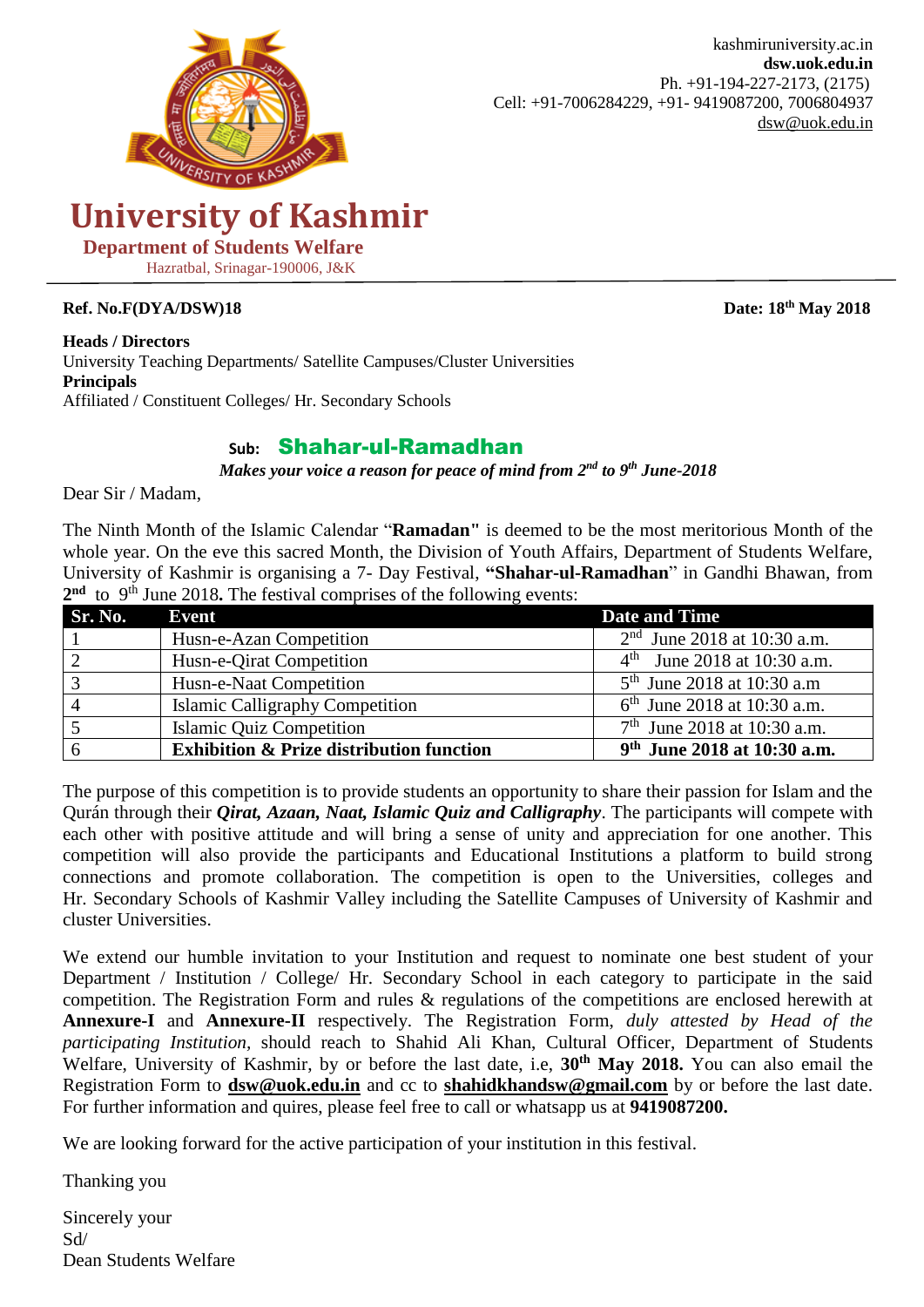

# **Shahar-ul-Ramadhan-2018**

# **"Make your voice a reason for peace of Minds"**

(2<sup>nd</sup> to 9<sup>th</sup> June 2018 (Venue, Gandhi Bhawan)

## **REGISTRATION FORM**

# \* Required **Name of Participant**\*

| Full name in Block letters |  |
|----------------------------|--|
|                            |  |

| the contract of the contract of the                 |  |  |                                                                                                 | the contract of the contract of the contract of the contract of the contract of |  |                                                                                                                 |  |  |  |  | the contract of the contract of the contract of the contract of the contract of the contract of the contract of |  |
|-----------------------------------------------------|--|--|-------------------------------------------------------------------------------------------------|---------------------------------------------------------------------------------|--|-----------------------------------------------------------------------------------------------------------------|--|--|--|--|-----------------------------------------------------------------------------------------------------------------|--|
| and the contract of the contract of the contract of |  |  | the contract of the contract of the contract of the contract of the contract of the contract of |                                                                                 |  | the contract of the contract of the contract of the contract of the contract of the contract of the contract of |  |  |  |  |                                                                                                                 |  |

#### **School/College / Department/University** \*

|  |  |  | <b>All Contract Contract Contract Contract</b> | and the contract of the contract of |  |  |  |  |  |  |
|--|--|--|------------------------------------------------|-------------------------------------|--|--|--|--|--|--|
|  |  |  |                                                |                                     |  |  |  |  |  |  |
|  |  |  |                                                |                                     |  |  |  |  |  |  |

Event(s) in which participating (Tick the required)

| 1. Husn-e-Naat Competition  |          |                                 |
|-----------------------------|----------|---------------------------------|
| 2. Husn-e-Qirat Competition |          |                                 |
| 3. Azaan Competition        |          |                                 |
| 4. Islamic Calligraphy      |          |                                 |
| 5. Islamic Quiz             |          |                                 |
| Personal mobile No. *       |          |                                 |
| Date of Birth *             |          |                                 |
| Month /<br>Day $/$<br>Year  |          |                                 |
|                             |          |                                 |
|                             | $\omega$ |                                 |
|                             |          |                                 |
|                             |          | <b>Signature of Participant</b> |
|                             |          |                                 |

 $\_$  , and the state of the state of the state of the state of the state of the state of the state of the state of the state of the state of the state of the state of the state of the state of the state of the state of the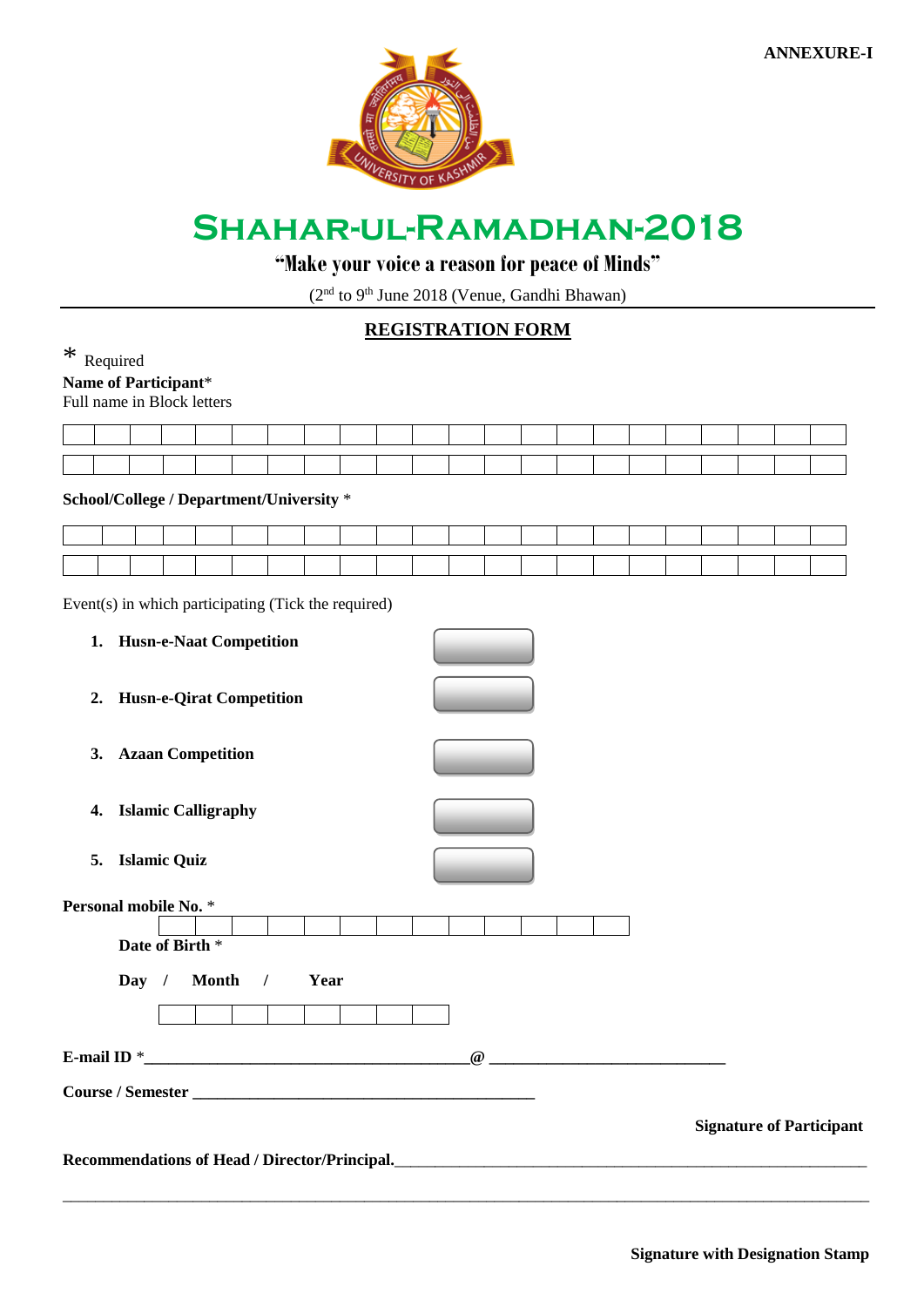#### **GENERAL RULES**

- 1. The first five winners in each category will be awarded with cash prizes / Trophies and Merit Certificates. Participation certificate will be given to all the participants.
- 2. Submit the Prescribed Registration form duly attested by Head of the Institution to Shahid Ali Khan, Cultural Officer, Department of Students Welfare, University of Kashmir, by or before the last date, i.e, 30<sup>th</sup> May 2018, or email the same to [dsw@uok.edu.in](mailto:dsw@uok.edu.in) and cc to [shahidkhandsw@gmail.com](mailto:shahidkhandsw@gmail.com)
- 3. Any misbehaviour or violation of rules would lead to the disqualification of the participant.
- 4. The decision given by the judges would be final and binding upon all. Nobody has the right of challenging the jury's decision.
- 5. Always show utmost respect to the person(s) leading and taking part in the competition along with your fellow participants.
- 6. Slots are limited so be sure to register early. Registration after the last date will not be entertained in any case
- 7. Only one participant from each institution will be allowed to participate in each category.
- 8. If you have any queries don't hesitate to call Mr. Shahid Ali Khan, Cultural Officer, Kashmir University at 9419087200.

# **RULES AND REGULATIONS of HUSN-E-NAAT COMPETITION**

- 1. Any **Naat** can be prepared by participants (but care should be taken that the recitation of chosen **Naat** must be in Persian / Urdu / Kashmiri / Arabic.)
- 2. **Naat** should not be based on musical lyrics or its tune should not be matching any song.
- 3. Participants will be given a fixed time (approx. 4-5 minutes to each participant).
- 4. If the participants fail to finish in the dedicated time limit, there will be negative marking.
- 5. A bell will be rung after the first four minutes indicating that the participant should wind up his / her task and another bell will be rung after 5 minutes after which participant will have to conclude his Naat.

#### **Generally, marking criteria will be based on following:**

- (a). Lyrics (b). Talaffuz or Pronunciation (c). Confidence in delivery
- (d). Beautification in Voice and Tone (e). Overall Delivery
- 6. It is a solo event. You cannot work in a team of 2 or more.
- 7. Students must stay at the venue until the end of event in order to be counted present.

# **RULES AND REGULATIONS OF HUSN-E-QIRAT COMPETITION**

- 1. Participants can recite any Quranic verses of their choice for **Qirat** competition.
- 2. Participants will be given a fixed time (approx. 4-5 minutes to each participant).
- 3. If the participants fail to finish in the dedicated time limit, there will be negative marking.
- 4. A bell will be rung after the first four minutes indicating that the participant should wind up his / her task and another bell will be rung after 5 minutes after which participants will have to conclude his presentation..

## **Generally, marking criteria will be based on following:**

- a. Talaffuz or pronunciation
- b. Recitation style
- c. Confidence in delivery;
- 5. Students must stay until the end of event in order to be counted present.
- 6. Be a mature and responsible individual. Remember that you are representing the Quran Reciters. Your behaviour should reflect that image.